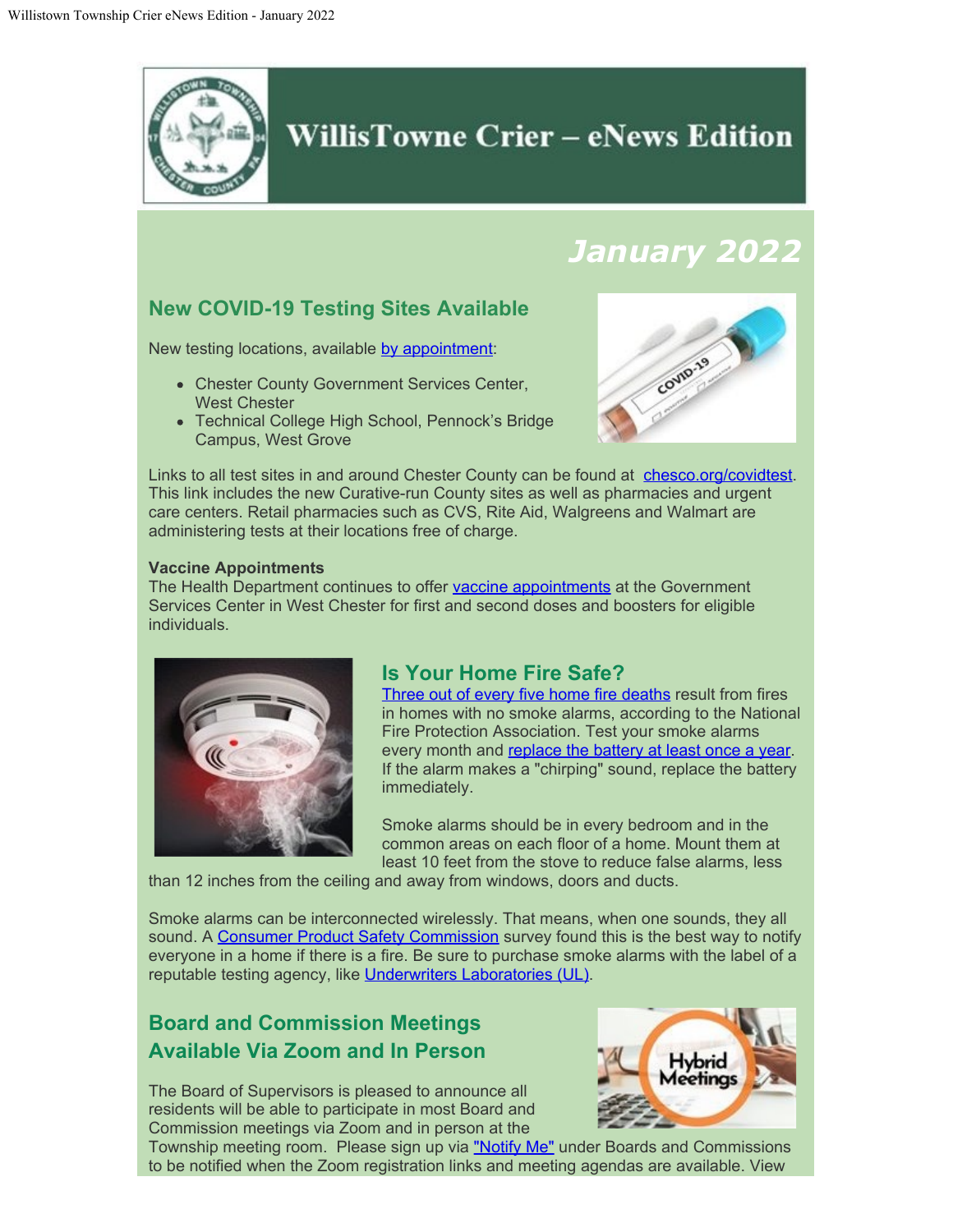the upcoming [community meeting calendar](https://www.willistown.pa.us/calendar.aspx?CID=26,14,22,).



# **Winter Wild Turkey Sighting Survey**

The Pennsylvania Game Commission is beginning the state's largest wild turkey research project and monitoring reproduction and harvests are the main focuses [read more: [https://bit.ly/3tKHIs0](https://bit.ly/3tKHIs0?fbclid=IwAR2F8jDzniacd2bnyHNl96Q9bofytPybddPlTYEbEjn2RKkXtvVapM_AF1k)].

To be part of the first phase of this project of marking turkeys (with leg bands and transmitters), you can help the agency by reporting flocks you see, now through March 15 [https://bit.ly/33YyldG](https://bit.ly/33YyldG?fbclid=IwAR0mK_2mcdl-A6eUUqAjaaFzUuGE_t3VgtyK8UFkAOPa9U_6hUN9QmHni78).

Necessary reporting details would include the date of the sighting, the location and the type of land (public, private or unknown). Thank you to those who are interested and participate in the survey. Here are some more details:

- Birds are being leg-banded for population and research purposes ONLY. -GPS transmitters will be put on 100 hens in 4 WMUS (25 in each). -All turkeys trapped will be released on site – they will NOT be moved. -Location data are only used for research purposes (not law enforcement). More information about the study is available online [https://bit.ly/33YyldG](https://bit.ly/33YyldG?fbclid=IwAR2eo5p5QUhdW360KQLFSCN5OzvDmtISDcoIbtA9vzjxbgI40j8zdbv-QM4).

# **Volunteers Needed!**

Willistown Township s seeking a resident to fill a vacancy and serve on the **Historical Commission**. Commission members are appointed by the Township Board of Supervisors. The Commission has responsibilities associated with historic preservation, functions as an



Historical Architectural Review Board (HARB) Subcommittee for historic districts in Willistown and serves as general advisors to the Board of Supervisors, Planning Commission, and Zoning Hearing Board on conditional uses, special exceptions, or variances affecting historic resources. The Commission meets the first Tuesday of every month at 7:00 PM

Willistown Township is seeking a resident to fill a vacancy and serve on the [Malvern](https://www.willistown.pa.us/104/Malvern-Library-Board) [Library Board.](https://www.willistown.pa.us/104/Malvern-Library-Board) The Malvern Library Board is comprised of seven members, two of whom are from Willistown. The Board is responsible for stewardship, long-range planning, and promoting and advocating for the library in the community. The Board meets on the fourth Wednesday of every month at 7:00 pm.

Learn more and apply on our **Volunteer Information Page**.



## **Save a Life, Give Blood**

The American Red Cross is experiencing a dangerously low supply of blood. It has an ongoing critical need for blood and platelet donations amidst coronavirus uncertainties. According to the Red Cross, every two seconds someone in the US needs blood, from trauma victims to cancer patients, mothers giving birth to premature babies and so many more. Given this

enormous need, blood products must be continually replenished but, in the US, only 38 percent of the population is eligible to donate. The supply of blood is further limited by the fact that it is a perishable product that can only come from volunteer blood donors.

A typical donation of blood takes less than an hour. It is a worthwhile and life-saving cause, a great way to pay forward and make an impact on people in our community and across the country. A special note regarding COVID-19. COVID exposure is not a barrier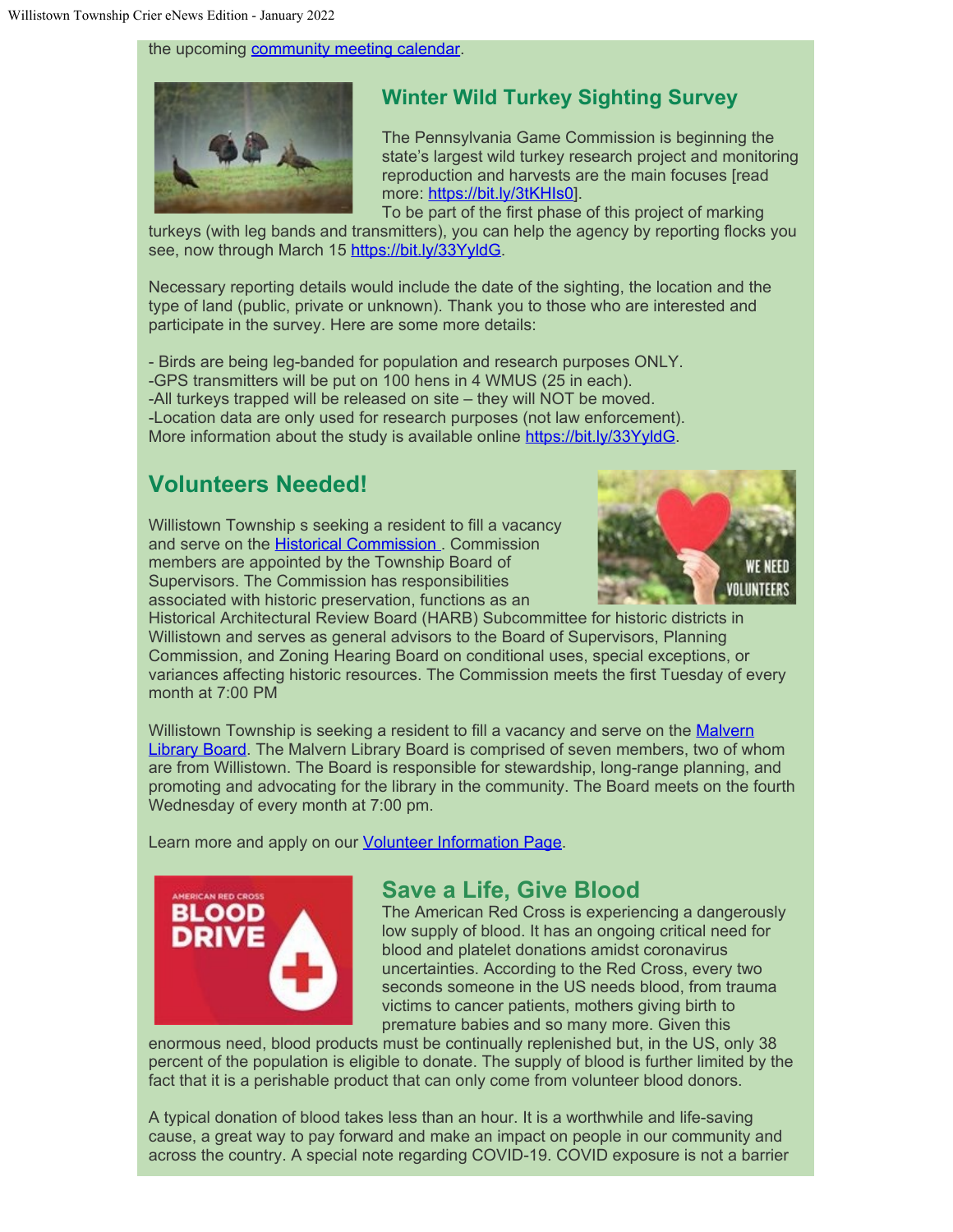to donating. Donation deferral is not required if you are not symptomatic, not tested +, or not pending a COVID test result. If you are COVID+, you may donate 14 days out from the last day of COVID symptoms.

If you are eligible to donate, please visit [www.redcrossblood.org](http://www.redcrossblood.org/) OR phone 1.800.733.2767 to sign up and secure your appointment in our area.

# **Willistown Parks & Rec News**



*Pictured with the newly planted Little Free Library at Willistown's Fox Hollow Trail from left are: Cooper Phillips, Michael Bascome, Lex Lobecker (Eagle candidate), and Jacob Cho.*

### **Willistown Parks & Rec Scout Program**

#### *Congrats and Thank You, Eagle Lex*

From Cub scouts to Eagle scouts and community service hours to Eagle projects, Willistown Parks & Recreation offers a wonderful opportunity for collaboration in our public lands. Our most recent Eagle Scout, Lex Lobecker, from Great Valley Troop 106, crafted and installed three official Little Free Lending Libraries. You'll find one at Fox Hollow Trail, by the picnic pavilion at Rita Reves Park, and along the gravel drive at the Delchester Road entrance to Okehocking Preserve. Stocked with stories and books themed around nature, this little free library movement encourages passers by to take one or leave one. He also put one in his family's front yard for his neighborhood! Little Free Library is a nonprofit organization boasting over 100,000 little libraries worldwide. [Find out more about](https://littlefreelibrary.org/) [the movement here.](https://littlefreelibrary.org/)

Started more than 50 years ago, Great Valley Troop 106 is chartered by the Church of the Good Samaritan on Paoli Pike just off of Route 30 in Paoli. It serves students from Great Valley and Tredyffrin/Easttown School Districts. [Contact Ken Webber](mailto:%20kenweber@comcast.net) to find out more about Troop 106 out of Church of the Good Samaritan in Paoli. To locate other Scout Troops in the Chester County Council, check out the [Join Scouts Online Program List](https://www.cccbsa.org/join-scouts-bsa/).

Thanks for choosing the Willistown Parks & Recreation community for your Eagle project, Lex, and congratulations on a job well done!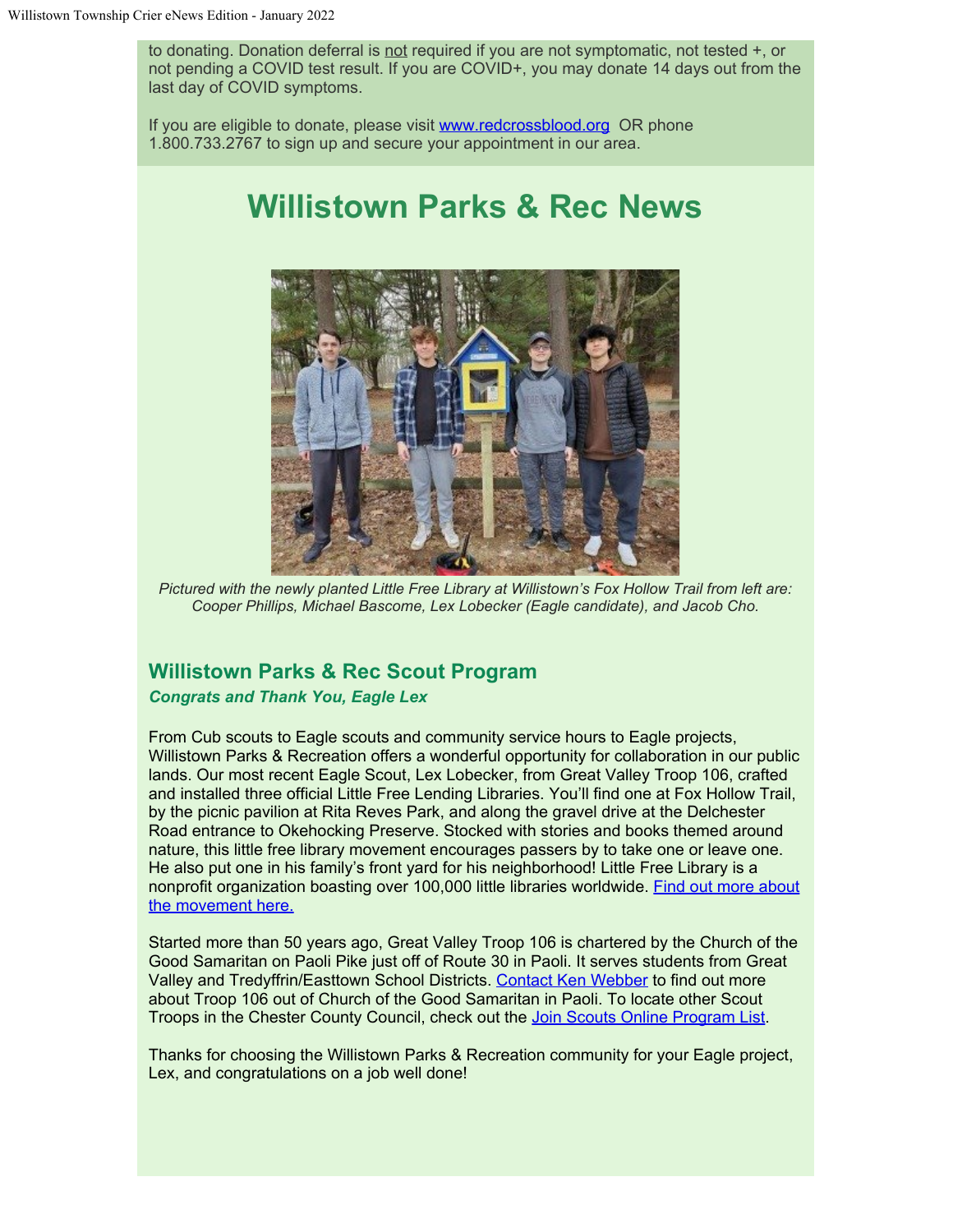

## **Willistown Summer Fun Camps Are Back**

Willistown Township summer fun camps will be returning for grades K - 5 to Sugartown Elementary School for 8 fun-filled weeks, June 20- August 12, 2022. Residents and nonresidents can register for 1 week or all 8 weeks. We offer full and half-day options, plus before and after care is available. Themes change every week. Registration is now open. For more information visit our **[Summer Camp](https://www.willistown.pa.us/264/Camps)** page.



# **Winter Wonderland Photo Contest**

*Share your Willistown winter fun with everyone!*

When the plants in our parks go dormant and most animals take shelter, our park visitors become the active ones. Parks & Recreation Board Member, Grace Frain, and her family are known to get outside throughout all seasons. Last winter was no different. Here, Wade is bundled up and happy as a clam at Kirkwood Preserve.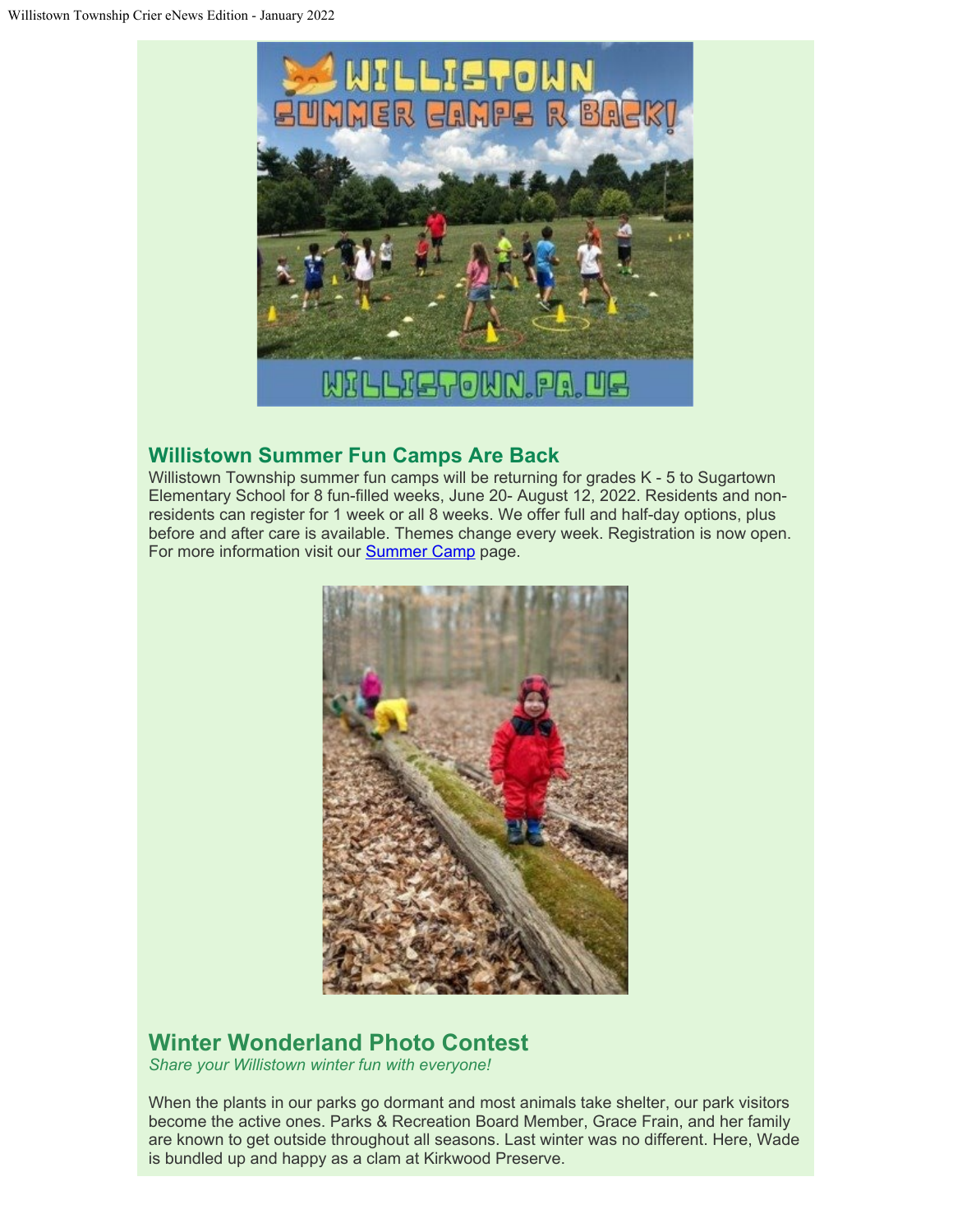Photographers ages 5 and up may submit photos of their winter park adventures or of natures beauty beginning January 10 through February 28, 2022. Take your phone or camera with you to the park, preserve, or trail and snap stills of your winter adventures in Willistown. Before you head out, be sure to [visit our Willistown Winter](https://www.willistown.pa.us/323/Winter-Wonderland-Photo-Contest) [Wonderland](https://www.willistown.pa.us/323/Winter-Wonderland-Photo-Contest) webpage, [view the contest rules](https://www.willistown.pa.us/DocumentCenter/View/1921/Winter-Wonderlands-Photo-Contest-Guidelines), or head to the [entry form](https://willistownparksandrec.wufoo.com/forms/zgvzqiu1w69csz/).

# **Community News**

### **Paoli Library News**

Whatever the New Year brings, Paoli Library is prepared. Virtual programming? We know how to do that. Hybrid programming? We've already started. In-person programming? We have years of experience.

All of our programs, from trivia nights to storytimes, are listed on the library's [event](https://www.tredyffrinlibraries.org/virtual-calendar/) [calendar.](https://www.tredyffrinlibraries.org/virtual-calendar/) Upcoming programs include **Bone Detectives**, a lecture on forensic anthropology presented by the Mütter Museum, a [concert by Camerata Philadelphia](https://ccls.libcal.com/event/8554478), and a [Pokémon Escape Room](https://ccls.libcal.com/event/8673246). Some programs, such as Relaxation and Healing, the Virtual Write-Along, and Zen Meditation, meet weekly. Book clubs for various genres, such as sci-fi, mystery, history, and science, get together monthly.

By now, most of us are eager to get out of our homes, out of town, even out of the country. With that in mind, Paoli Library has just updated their collection of travel books. Find the latest information on lodging, dining, and attractions to plan a trip to Japan, Greece, Nova Scotia--anywhere you've dreamed of visiting.

Virtual travel can also be fun. Explore the [Dark History](https://ccls.libcal.com/event/8615445) of our area with a lecture on the region's disasters, deaths, and tragedies. Borrow a **[Travel Bag](https://docs.google.com/forms/d/e/1FAIpQLScURBW54JfMb6lurwiX-35oEsXRuAXJdiXfeLbAAG3kcPoQfg/viewform)** and enjoy a DVD, a novel, some history, maybe a cookbook–all related to a special travel destination.

We plan to keep the library open for in-person services Monday–Saturday, but no one knows exactly what the New Year will bring. So before heading over, check our website, [tredyffrinlibraries.org](https://www.tredyffrinlibraries.org/hours-directions/), for up-to-date hours and services.

### **Malvern Public Library**

Calling all kids, teens, and parents! We've updated our website with some new content we think you'll be excited to see. Click the ["Kids and Teens"](https://www.malvern-library.org/malvern-kids-teens?fbclid=IwAR1DIzEIS_TCeckgN8drNt45zbccfbw6HTwXif_U3LOLyazYXvhOhVrFqg4) tab on our homepage to access, recommended reading material, reviews, teen blogs, or even suggest a new book for Ms. Megan to add to the collection. As always, we're here to serve your bookish (and community) needs. If there's something more you'd like to see included on this page or you have a library-related question - scroll to the bottom to contact our librarian directly. We hope this resource helps you to connect with us.

The library is also offering lots of online classes for all ages and interests. Join a cooking class, yoga, budgeting, family story time and much more. [Register today.](https://ccls.libcal.com/calendar/Malvern?cid=13412&t=g&d=0000-00-00&cal=13412&inc=0)

### **Historic Sugartown Paper Marbling Workshop**

*Saturday, January 29 at 9:00 am*

Marbling is the art of floating and designing watercolors on a base fluid then permanently transferring the design to paper. It was developed by the Persians in the 15thC. The participants will be instructed in preparing the paper to accept the paint; mixing the colors for marbling; creating the base fluid; floating the colors on the base, then designing them; and transferring the design to paper. The students will take home their finished papers. Marbling students who take the bookbinding course may use their papers for book covers. [Register here](https://historicsugartown.org/single-post-name/paper-marbling-workshop-2/2022-01-29/).

[Share on Facebook](https://www.facebook.com/sharer/sharer.php?u=https://cvcpl.us/zym2p4c) [Share on Twitter](http://twitter.com/share?url=https://cvcpl.us/zym2p4c) [Share via Email](mailto:?subject=Check%20out%20this%20message&body=https://cvcpl.us/zym2p4c)